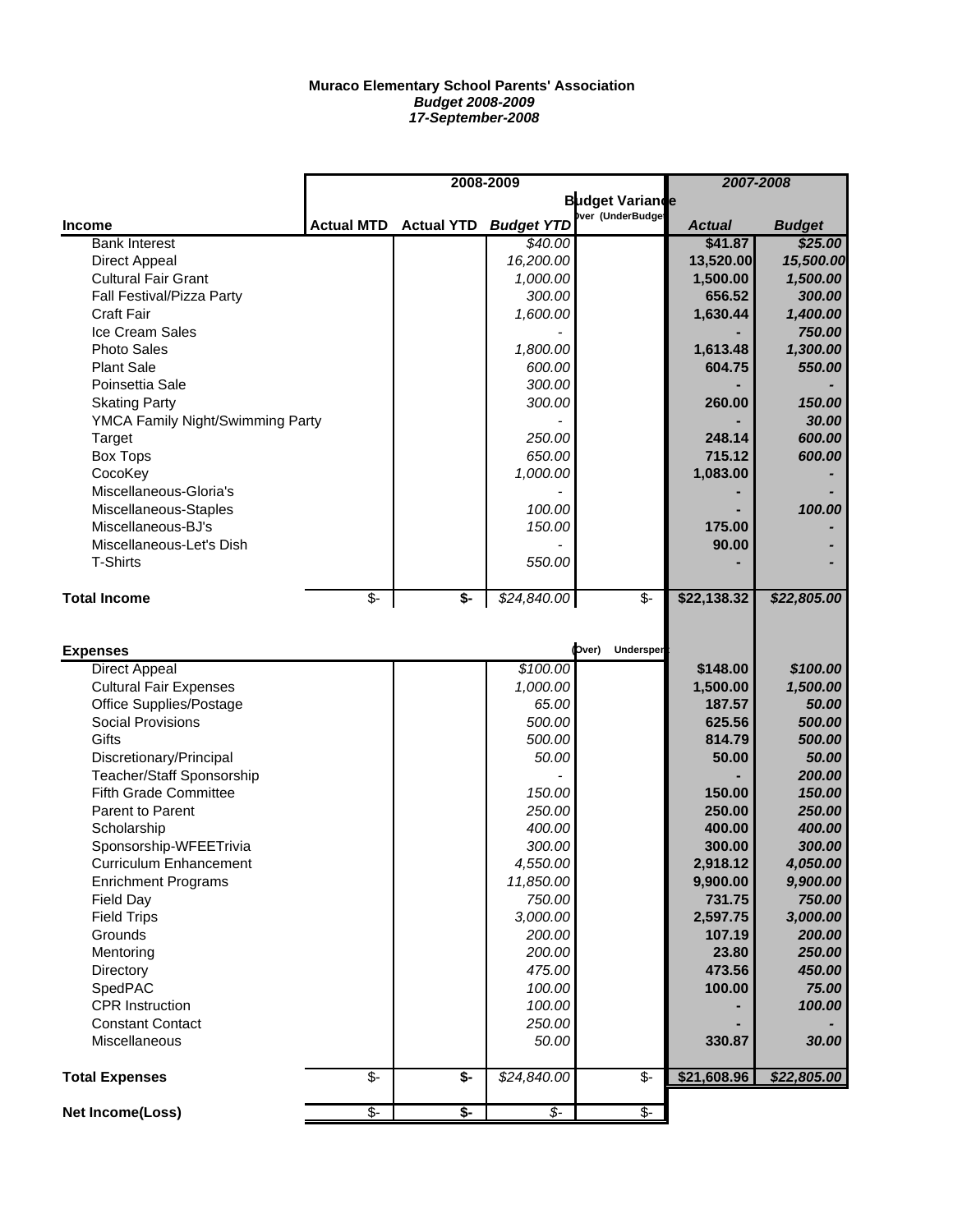## **Muraco Elementary School Parents' Association** *Balance Sheet As of 15-September-2008*

| Assets:                                       |           |           |             |
|-----------------------------------------------|-----------|-----------|-------------|
| <b>Checking Account</b>                       | 36,439.41 |           |             |
| <b>TOTAL ASSETS:</b>                          |           |           | \$36,439.41 |
| <b>Liabilities and Net Worth:</b>             |           |           |             |
| Liabilities                                   |           |           |             |
| Surpluses Held in Reserve:                    |           |           |             |
| In Accordance with Association By Laws        | 1,500.00  |           |             |
| Cultural Fair Grant 07/08                     | 578.92    |           |             |
| <b>WFEE Grant - Science Fair</b>              | 83.12     |           |             |
| <b>Total Liabilities</b>                      |           | 2,162.04  |             |
| <b>Net Worth</b>                              |           |           |             |
| Available Cash                                | 8,934.46  |           |             |
| In Memory of Francis J Muraco                 | 769.96    |           |             |
| Dick Young Library Fund                       | 753.83    |           |             |
| WHS Class '08 Library Gift                    | 300.00    |           |             |
| Suzanne Callahan Memorial Fund - See Note (1) | 10,689.25 |           |             |
| Technology Fund - See Note (2)                | 1,200.02  |           |             |
| Wish Bash Fund - See Note (3)                 | 11,629.85 |           |             |
| <b>Total Net Worth</b>                        |           | 34,277.37 |             |
| <b>TOTAL LIABILITIES AND NET WORTH:</b>       |           |           | \$36,439.41 |

| <b>Balance Sheet Notes</b>                          |             |             |  |  |  |  |  |
|-----------------------------------------------------|-------------|-------------|--|--|--|--|--|
| (1) Suzanne Callahan Memorial Fund Donation Detail: |             |             |  |  |  |  |  |
| Beginning Fund Balance - Dedicated to Library       | \$10,000.00 |             |  |  |  |  |  |
| Less: Automation Expenses                           |             |             |  |  |  |  |  |
| - Automation Consulting Fees                        | (1,200.00)  |             |  |  |  |  |  |
| - Automation Material Purchases                     | (6, 153.56) |             |  |  |  |  |  |
| Subtotal of Beginning Fund Balance -                |             |             |  |  |  |  |  |
| Dedicated to Library                                |             | \$2,646.44  |  |  |  |  |  |
|                                                     |             |             |  |  |  |  |  |
| Add: Fund Contributions                             |             | 10,500.00   |  |  |  |  |  |
| Less: Common Thread Purchases                       |             | (232.19)    |  |  |  |  |  |
| Less: Curtains for stage                            |             | (2,225.00)  |  |  |  |  |  |
| Suzanne Callahan Memorial Fund Balance              | \$10,689.25 |             |  |  |  |  |  |
|                                                     |             |             |  |  |  |  |  |
| (2) Technology Fund Balance Detail:                 |             |             |  |  |  |  |  |
| <b>Beginning Fund Balance</b>                       |             | \$35.475.60 |  |  |  |  |  |
| - Printer Rebate, Returned Ink                      | 375.00      |             |  |  |  |  |  |
| - Tech Bash Expenses                                | (2,674.55)  |             |  |  |  |  |  |
| - Technology Purchases                              | (31,976.03) |             |  |  |  |  |  |
| <b>Technology Fund Balance</b>                      |             | \$1,200.02  |  |  |  |  |  |
|                                                     |             |             |  |  |  |  |  |
| (3) Wish Bash Fund Balance Detail:                  |             |             |  |  |  |  |  |
| <b>Beginning Fund Balance</b>                       |             | \$19,216.01 |  |  |  |  |  |
| - Wish Bash Expenses                                | (1,479.01)  |             |  |  |  |  |  |
| - Purchases                                         | (6,107.15)  |             |  |  |  |  |  |
|                                                     |             | \$11.629.85 |  |  |  |  |  |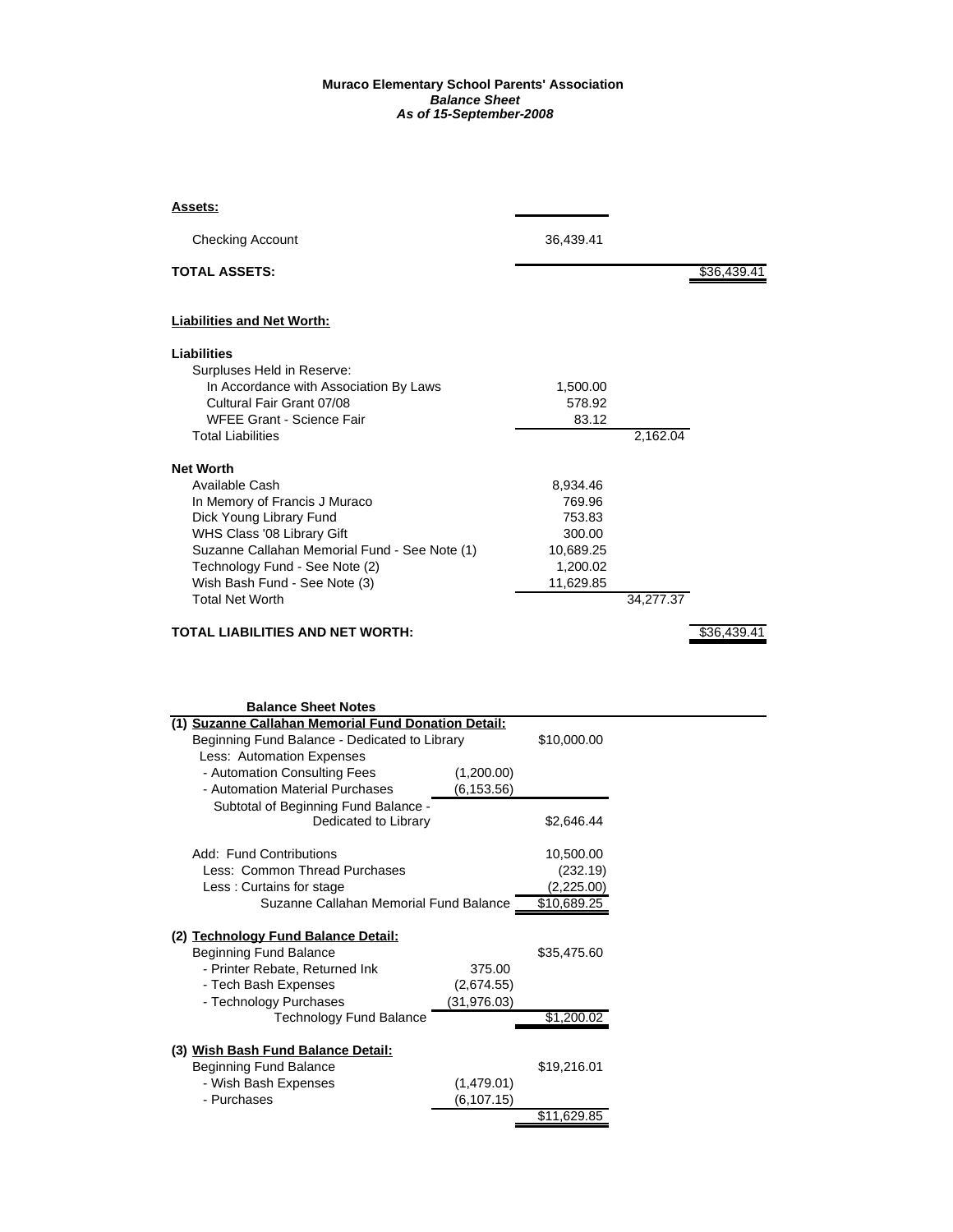## **Muraco Elementary School Parents' Association** *Budget 2007-2008 26-August-2008*

|                                  |                   | 2007-2008         | 2006-2007                |                            |               |               |
|----------------------------------|-------------------|-------------------|--------------------------|----------------------------|---------------|---------------|
|                                  |                   |                   | <b>Budget Variande</b>   |                            |               |               |
| <b>Income</b>                    | <b>Actual MTD</b> | <b>Actual YTD</b> | <b>Budget YTD</b>        | Ver (UnderBudge            | <b>Actual</b> | <b>Budget</b> |
| <b>Bank Interest</b>             | \$5.77            | \$39.37           | \$25.00                  | 14.37                      | \$34.95       | \$25.00       |
| Direct Appeal                    | 400.00            | 13,520.00         | 15,500.00                | (1,980.00)                 | 15,237.00     | 14,000.00     |
| <b>Cultural Fair Grant</b>       |                   | 1,500.00          | 1,500.00                 |                            | 1,000.00      | 1,000.00      |
| Fall Festival/Pizza Party        | $-27.75$          | 656.52            | 300.00                   | 356.52                     | 265.41        | 400.00        |
| <b>Craft Fair</b>                |                   | 1,630.44          | 1,400.00                 | 230.44                     | 1,436.40      | 1,400.00      |
| <b>Ice Cream Sales</b>           |                   |                   | 750.00                   | (750.00)                   | 677.04        | 525.00        |
| <b>Photo Sales</b>               |                   | 1,613.48          | 1,300.00                 | 313.48                     | 1,234.57      | 1,200.00      |
| <b>Plant Sale</b>                |                   | 604.75            | 550.00                   | 54.75                      | 541.50        | 600.00        |
| Poinsettia Sale                  |                   |                   |                          |                            |               | 300.00        |
| <b>Skating Party</b>             |                   | 260.00            | 150.00                   | 110.00                     | 125.00        | 400.00        |
| YMCA Family Night/Swimming Party |                   |                   | 30.00                    | (30.00)                    | (15.00)       | 100.00        |
| Target                           |                   | 248.14            | 600.00                   | (351.86)                   | 429.36        | 700.00        |
| <b>Box Tops</b>                  |                   | 715.12            | 600.00                   | 115.12                     | 431.40        | 600.00        |
| Miscellaneous-Gloria's           |                   |                   |                          |                            |               | 400.00        |
| Miscellaneous-Staples            |                   |                   | 100.00                   | (100.00)                   | 156.00        | 35.00         |
| Miscellaneous-Blue Tulip         |                   |                   |                          |                            | 160.00        |               |
| Miscellaneous-BJ's               |                   | 175.00            |                          | 175.00                     |               |               |
| Miscellaneous-CocoKey            |                   | 1,083.00          |                          | 1,083.00                   |               |               |
| Miscellaneous-Let's Dish         |                   | 90.00             |                          | 90.00                      |               |               |
| <b>T-Shirts</b>                  |                   |                   |                          |                            | 554.00        | 215.00        |
|                                  |                   |                   |                          |                            |               |               |
| <b>Total Income</b>              | \$378.02          | \$22,135.82       | \$22,805.00              | \$(669.18)                 | \$22,267.63   | \$21,900.00   |
| <b>Expenses</b>                  |                   |                   |                          | (Dver)<br><b>Undersper</b> |               |               |
| <b>Direct Appeal</b>             |                   | \$148.00          | \$100.00                 | \$(48.00)                  | \$81.09       | \$100.00      |
| <b>Cultural Fair Expenses</b>    |                   | 1,500.00          | 1,500.00                 | \$-                        | 1,546.07      | 1,000.00      |
| Office Supplies/Postage          |                   | 187.57            | 50.00                    | \$(137.57)                 | 50.00         | 50.00         |
| <b>Social Provisions</b>         |                   | 625.56            | 500.00                   | (125.56)                   | 399.29        | 500.00        |
| Gifts                            | 62.79             | 814.79            | 500.00                   | (314.79)                   | 807.65        | 500.00        |
| Discretionary/Principal          |                   | 50.00             | 50.00                    |                            | 50.00         | 50.00         |
| <b>Teacher/Staff Sponsorship</b> |                   |                   | 200.00                   | 200.00                     | 180.00        |               |
| Fifth Grade Committee            | $-27.75$          | 150.00            | 150.00                   |                            | 150.00        | 150.00        |
| Parent to Parent                 |                   | 250.00            | 250.00                   |                            | 250.00        | 250.00        |
| Scholarship                      |                   | 400.00            | 400.00                   |                            | 400.00        | 400.00        |
| Sponsorship-WFEETrivia           |                   | 300.00            | 300.00                   |                            | 300.00        | 300.00        |
| <b>Curriculum Enhancement</b>    | 608.60            | 2,928.12          | 4,050.00                 | 1,121.88                   | 3,150.00      | 3,800.00      |
| <b>Enrichment Programs</b>       | -443.48           | 9,804.58          | 9,900.00                 | 95.42                      | 9,700.00      | 9,700.00      |
| Field Day                        |                   | 731.75            | 750.00                   | 18.25                      | 766.25        | 500.00        |
| <b>Field Trips</b>               | $-1136.00$        | 2,593.75          | 3,000.00                 | 406.25                     | 2,147.65      | 3,500.00      |
| Grounds                          |                   | 107.19            | 200.00                   | 92.81                      | 200.00        | 200.00        |
| Mentoring                        |                   | 23.80             | 250.00                   | 226.20                     | 198.36        | 250.00        |
| Directory                        |                   | 473.56            | 450.00                   | (23.56)                    | 417.27        | 425.00        |
| SpedPAC                          |                   | 100.00            | 75.00                    | (25.00)                    | 75.00         | 75.00         |
| CPR Instruction                  |                   |                   | 100.00                   | 100.00                     | 100.00        | 100.00        |
| Miscellaneous - Note (1)         |                   | 330.87            | 30.00                    | (300.87)                   | 130.39        | 50.00         |
|                                  |                   |                   |                          |                            |               |               |
| <b>Total Expenses</b>            | \$(935.84)        | \$21,519.54       | \$22,805.00              | \$1,285.46                 | \$21,099.02   | \$21,900.00   |
| Net Income(Loss)                 | \$1,313.86        | \$616.28          | $\overline{\mathcal{L}}$ | \$616.28                   |               |               |

*Note (1): \$178.20 refrigerator for nurse's office, \$10 raffle license, \$62 copies, \$35 Commonwealth of MA, \$37.73 flowers, \$7.95 cards.*